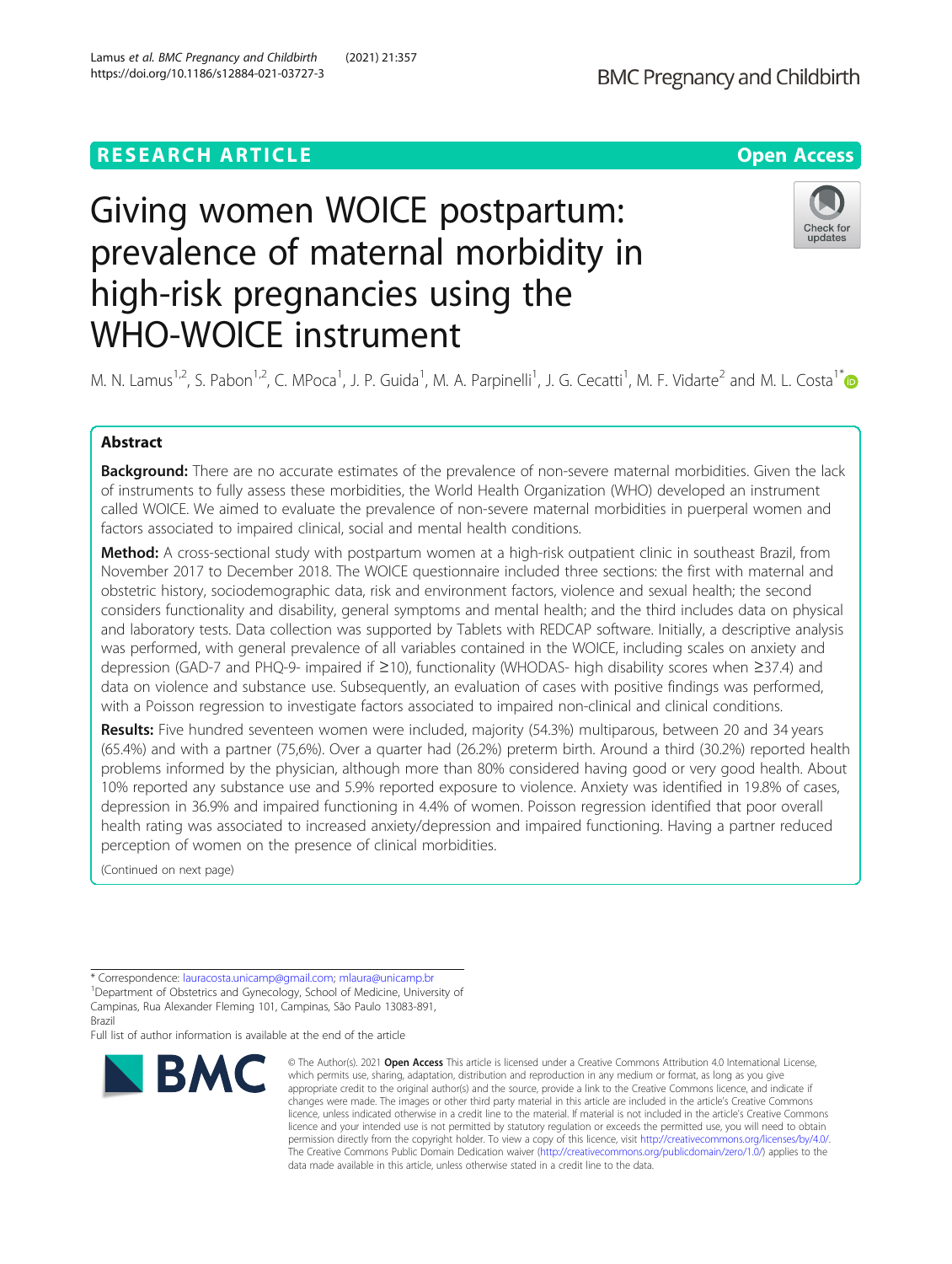## (Continued from previous page)

**Conclusion:** During postpartum care of a high-risk population, over one third of the considered women presented anxiety and depression; 10% reported substance use and around 6% exposure to violence. These aspects of women's health need further evaluation and specific interventions to improve quality of care.

Keywords: Maternal morbidity, Mental health, Functionality, Depression, Puerperium, WHODAS 2.0, PHQ-9, GAD-7

#### Background

To ensure a healthy life and promote well-being for all is among the new objectives of the Sustainable Development Goals for 2030, including the improvement of maternal health and reduction of maternal mortality. It has been suggested that, for each maternal death, 20–30 women suffer from some morbidity; however, these numbers are not based on standardized methods of assessment  $[1-3]$  $[1-3]$  $[1-3]$  $[1-3]$ .

In the last decade, there has been important progress in the study of severe maternal morbidity (SMM), with standard criteria for the identification of potentially lifethreatening conditions (PLTC) and Maternal Near Miss (MNM) [[4\]](#page-10-0). Nevertheless, there is growing interest in understanding morbidity in a broader way, including non-severe morbidity. Non-severe morbidity are conditions that may influence and affect women's health and well-being; they include impairment of women's physical, sexual or mental health, and the ability to function in certain domains (cognition, mobility, participation in society), and also the image of their body and their economic and social status [[5\]](#page-10-0). Most of these are not routinely evaluated in the clinical setting with potentially significant impact in women's life.

In 2012, the World Health Organization (WHO) Maternal Morbidity Working Group (MMWG) initially developed a new definition of maternal morbidity as "Any health condition attributed to the complication of pregnancy and / or childbirth that may have a negative impact on the well-being and / or functionality of women" [[1,](#page-10-0) [5](#page-10-0)]. The relevance of such definition is the innovation in capturing broadly the entire spectrum of morbidity, not excluding the well-known severe maternal morbidity conditions, but also including the non-severe morbidity as well [\[3](#page-10-0)].

The MMWG further developed an instrument called WOICE, to measure maternal morbidity, focusing on the health and well-being perception that women have about themselves  $[1, 6, 7]$  $[1, 6, 7]$  $[1, 6, 7]$  $[1, 6, 7]$  $[1, 6, 7]$  $[1, 6, 7]$ . The main purpose of this instrument is to identify women suffering of non-severe maternal morbidities, allowing professionals to give adequate care to those conditions, which may not be clearly identified during routine care. This instrument also standardizes the measurement of non-severe maternal morbidities, by using a common framework, allowing different settings and regions to share data and provide strong evidences during pregnancy and the postpartum period.

WOICE comprises tools already developed and validated in the literature, and the results of the pilot study have already been published [[3,](#page-10-0) [6](#page-10-0)]. The pilot study using WOICE occurred in three different countries: Jamaica, Kenya and Malawi, between 2015 and 2016 [[6\]](#page-10-0) in pregnant women (around 28 weeks) and puerperium (between 6 and 12 weeks), mostly in centers with medical care for low risk pregnancies including a total sample of 1490 female participants (750 pregnant and 740 postpartum) [\[6](#page-10-0)]. It highlighted the high occurrence of nonsevere morbidity in those countries, a condition not correctly identified in other studies that focused only severe maternal morbidity.

WOICE instrument is intended to give voice to neglected conditions in routine care. Lack of knowledge about such conditions lead to inadequate care of these women and contributes to possible short and long- term consequences. Those women who are neglected in the puerperium, return to their homes, with unidentified needs, thus impacting life with their family, newborn and spouse  $[8, 9]$  $[8, 9]$  $[8, 9]$  $[8, 9]$ .

WOICE represents a new approach towards measuring non-severe maternal morbidity, allowing health professionals to have a broader understanding of women beyond clinical diseases [\[1,](#page-10-0) [5\]](#page-10-0).

The objective of the present study is to evaluate the prevalence of non-severe maternal morbidity among puerperal women and analyze factors associated with impaired clinical, social and mental health conditions in a middle – income setting using WOICE.

## Methods

This cross-sectional study used a questionnaire (which includes several instruments) developed by the WHO to assess maternal morbidity in its various aspects. The questionnaire was applied at the postpartum outpatient clinic of the University of Campinas, a public university hospital, in a single encounter with women from 6 to 12 weeks postpartum (scheduled for medical care and follow-up as routine care). This public health outpatient clinic is a referral center for women who delivered at the maternity hospital and cases scheduled include high-risk women, due to a clinical underlying condition or any complication diagnosed during pregnancy or childbirth.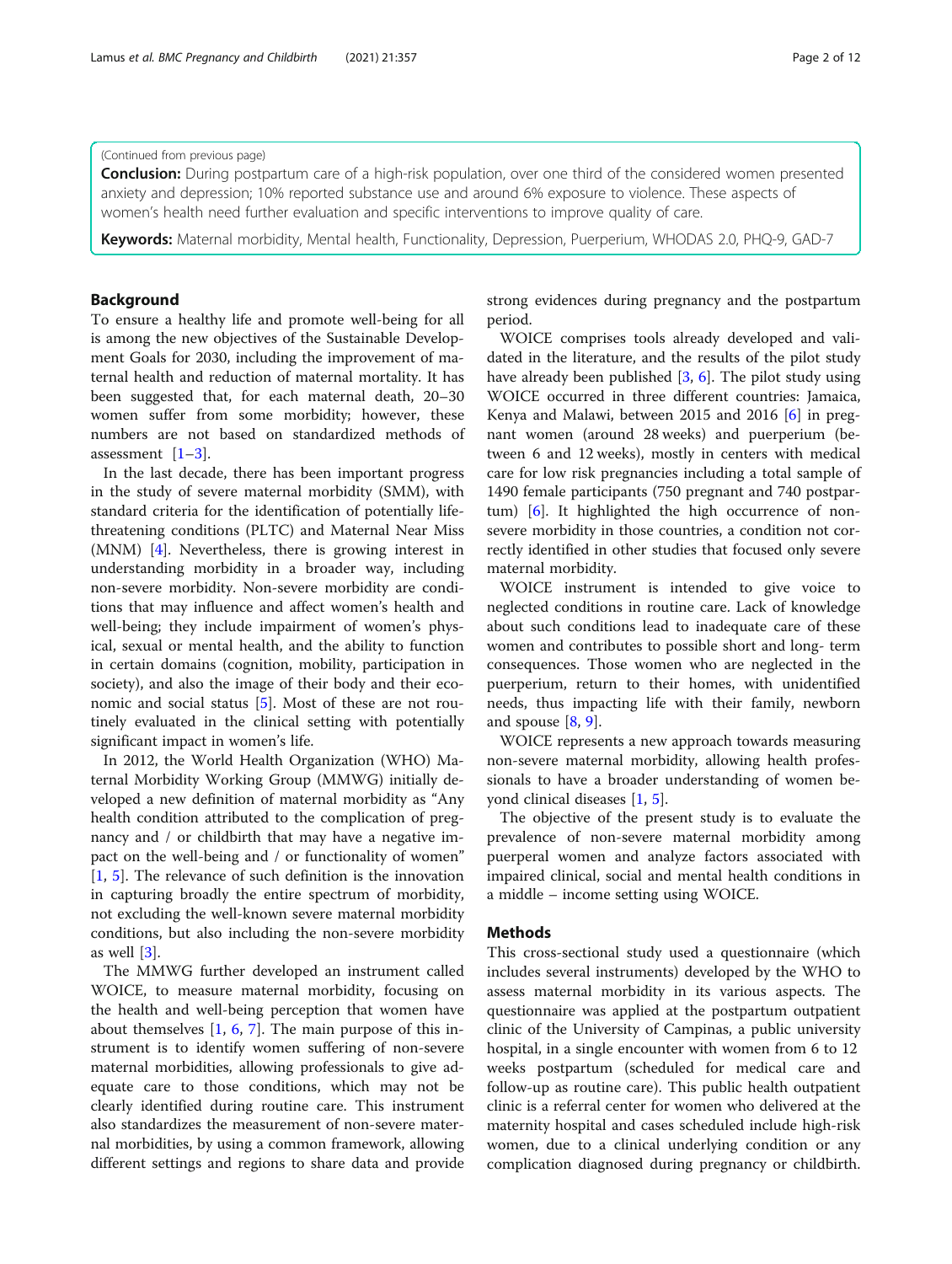The maternity hospital is a referral center for women with conditions such as hypertension, diabetes, preterm labor and preterm rupture of membranes. Overall patients are from low-income background.

WOICE includes several tools that have already been previously translated and adapted to Portuguese. It includes the 12-item version of the World Health Organization's Disability Assessment Schedule (WHODAS 2.0). This tool evaluates the functionality and ability to perform daily tasks [[10](#page-10-0)–[12](#page-10-0)].

WOICE also includes a tool that evaluates mental health, the General Anxiety Disorder 7-item test (GAD-7), and the 9-item Patient Health Questionnaire (PHQ-9), to assess depression, both already adapted to Portuguese [\[13](#page-10-0), [14](#page-10-0)].

To measure substance use and abuse, WOICE includes Alcohol, Smoking and Substance Involvement Screening Test (ASSIST) [[15,](#page-10-0) [16](#page-10-0)]. For sexual satisfaction and sexual and domestic violence, parts of some scores already validated are within the WOICE, such as the Brief Sexual Symptom Checklist for Women (BSSC-W) and some questions from a questionnaire used in the Multicountry Study on Women's Health and Domestic Violence against Women of the WHO [\[17](#page-10-0)]. Only those last two tools were not previously validated into Portuguese versions, however they contributed with only 5 questions on a total of 126.

Finally, WOICE gathers data on woman's background, current clinical symptoms and physical examination. The name of the tool precisely refers to the importance of not only consulting a woman during pregnancy and postpartum, but also of "listening" to her voice, complaints and needs.

The proposal was approved by the local Institutional Review Board. All women with age higher than 18 years that agreed to participate signed an Informed Consent form before interview. For adolescents (age bellow 18 years at the time of the interview), written consent and parental consent were both waived, due the consideration that a written consent and a parental consent could put the subject at risk, since violence is one of the conditions evaluated by the study, and it is well known that in cases of domestic violence, the perpetrator is often responsible or very close to the adolescent. However, interviews were conducted only after clarification and verbal consent, in a reserved room. The local Institutional Review Board of approved this procedure.

The maternal morbidity measurement questionnaire called WOICE was originally developed in English and further translated into the Brazilian Portuguese. The review was conducted by experienced obstetric investigators and the version was tested (pilot interviews) to measure the time of application and then adapt and modify some words to ascertain accurate understanding.

In order to ensure the high quality and reliability of the information collected, the researchers were previously trained to ensure adequate use of the tablets and instruments included in the WOICE questionnaire.

Women were recruited sequentially according to their scheduled postpartum visit, during the data collection period (from November 2017 to December 2018). The postpartum outpatient clinic works every week day, a mean of 6 new cases/day, and they are scheduled according to availability. All women were invited and those who agreed to participate were interviewed. Sample size was estimated in 500 participants for convenience sample, as a pilot study, taking into account that the WOICE instrument had not been previously published by the time when data collection was initiated. The only previous study using such instrument presented 250 women during postpartum care (PPC) for each considered country [\[6](#page-10-0)].

Data collection was supported by tablets (Samsung Galaxy Tab Tablets S3 – Android), with further transmission, verification and storage of data protected to ensure confidentiality. Each interview was around 30–40 min. The questionnaire was always performed after the scheduled medical consultation and with no interference in the woman's medical follow-up. Since some of the questions could potentially lead to unpleasant memories and reveal exposure to violence and substance abuse, additional support was always offered.

Data processing and collection were supported by REDCAP software and later transferred to the SPSS program. The information gathered was stored in a server located in the informatic department of the institution. A descriptive analysis was performed, including sociodemographic data, clinical and obstetric history, as well as the general prevalence of scores of instruments considered for functional and mental health. Continuous variables were presented on mean (M) and Standard Deviation (SD) and categorical variables in percentage (%) of frequency. An evaluation of abnormal conditions was performed, considering scores ≥10 for anxiety and depression [\[18,](#page-10-0) [19](#page-10-0)]. For WHODAS-12, according to a previous study published, dysfunctionality was considered with the score of ≥37.4 (95th percentile as the cutoff point) [\[10](#page-10-0)]. Missing data was described in tables.

Further, a Poisson multiple regression analysis was performed, providing the respective Prevalence Ratio (PR) and 95% confidence intervals (CI), considering three models for evaluating factors associated with impaired conditions. Predictors were chosen considering those with a  $p$ -value lower that 0.05 and excluding variables that are highly correlated (we included education level and not illiteracy). The first model considered as outcome abnormal mental health (score  $\geq 10$  for anxiety and depression questionnaire), the second model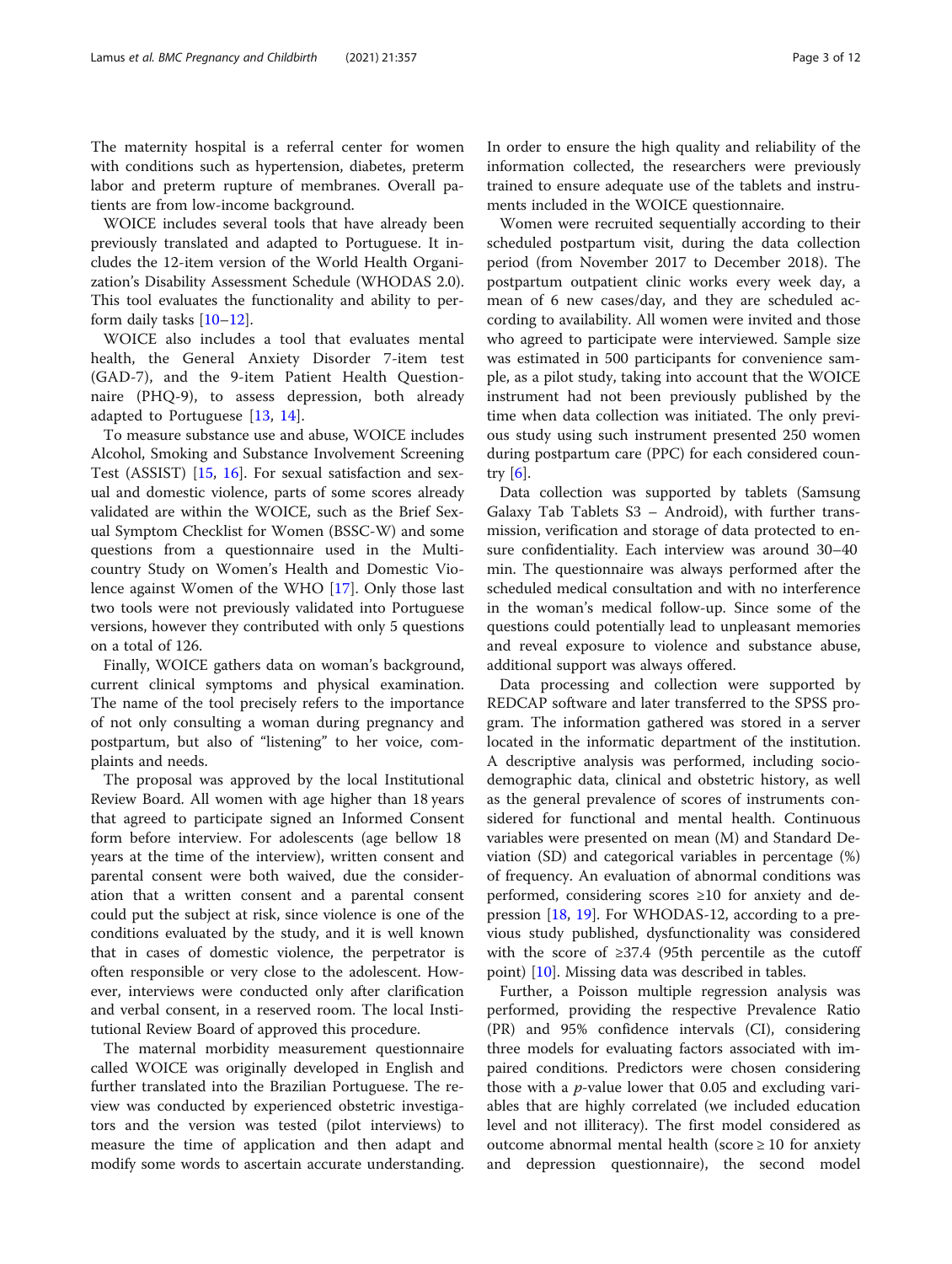considered abnormal functioning. The predictors tested were: maternal age, marital status, education,, employed, travel time to facility, parity, gestational age, BMI  $(\geq 30)$ kg/m2), overall health rating, any clinical condition, preexisting conditions, taking any medication. The third model of logistic regression considered impaired clinical condition (women who answered "yes" to the question: "have you been told you have anything wrong or any medical condition?") as outcome. The tested predictors were the same used in the previous models, also in addition to impaired mental health, abnormal functioning, substance use, sexual satisfaction and violence.

## Results

In the present study, 519 postpartum women were invited to participate, 2 declined and the 2 women provided only sociodemographic data, therefore 515 gave full consent (Fig. 1). The mean age was 28 years, women mostly had a partner, more than 50% were multiparous, the illiteracy level was less than 2.4% and most participants had a secondary level of education and were employed. Over one third of the population took 30–60 min to arrive from their house to the health service (Table [1\)](#page-4-0).

Clinical conditions were initially considered through the question: "Since childbirth, have you been informed that there is something wrong / some medical

condition?" and 30.2% of the women had a health condition reported by the attending physician, although more than 80% reported good or very good health. Considering the gestational results, a quarter (26.2%) had preterm birth, and 58.3% delivered by cesarean section; however, predominantly with good perinatal outcomes, 95.7% reported "good baby health" in the postpartum evaluation, with 88.1% of exclusive breastfeeding (Table [2\)](#page-5-0).

Looking into detail in cases of clinical conditions, based on the question: "any pre-existing condition", the majority (51.7%) reported having a condition before pregnancy and childbirth (Table [2](#page-5-0)). A list of conditions, classified them as direct and indirect, of which 13.8% had gestational diabetes, followed by gestational hypertension (13.4%), preeclampsia (10.7%), chronic hypertension (8.2%) and, operative wound infection (1.7%), as the most prevalent types of diseases (Table [2\)](#page-5-0).

An important approach, besides reporting preexisting conditions, was to evaluate the amount of abnormal conditions diagnosed or identified by WOICE, when considering women that had answered all instruments ( $n = 273$ ). We found that (53.1%) had at least one abnormal condition identified by WOICE, a quarter of women (26%) had two concomitant conditions identified by WOICE and only 4.0% had no abnormal condition. Among cases with two identified abnormal conditions, most common associations were

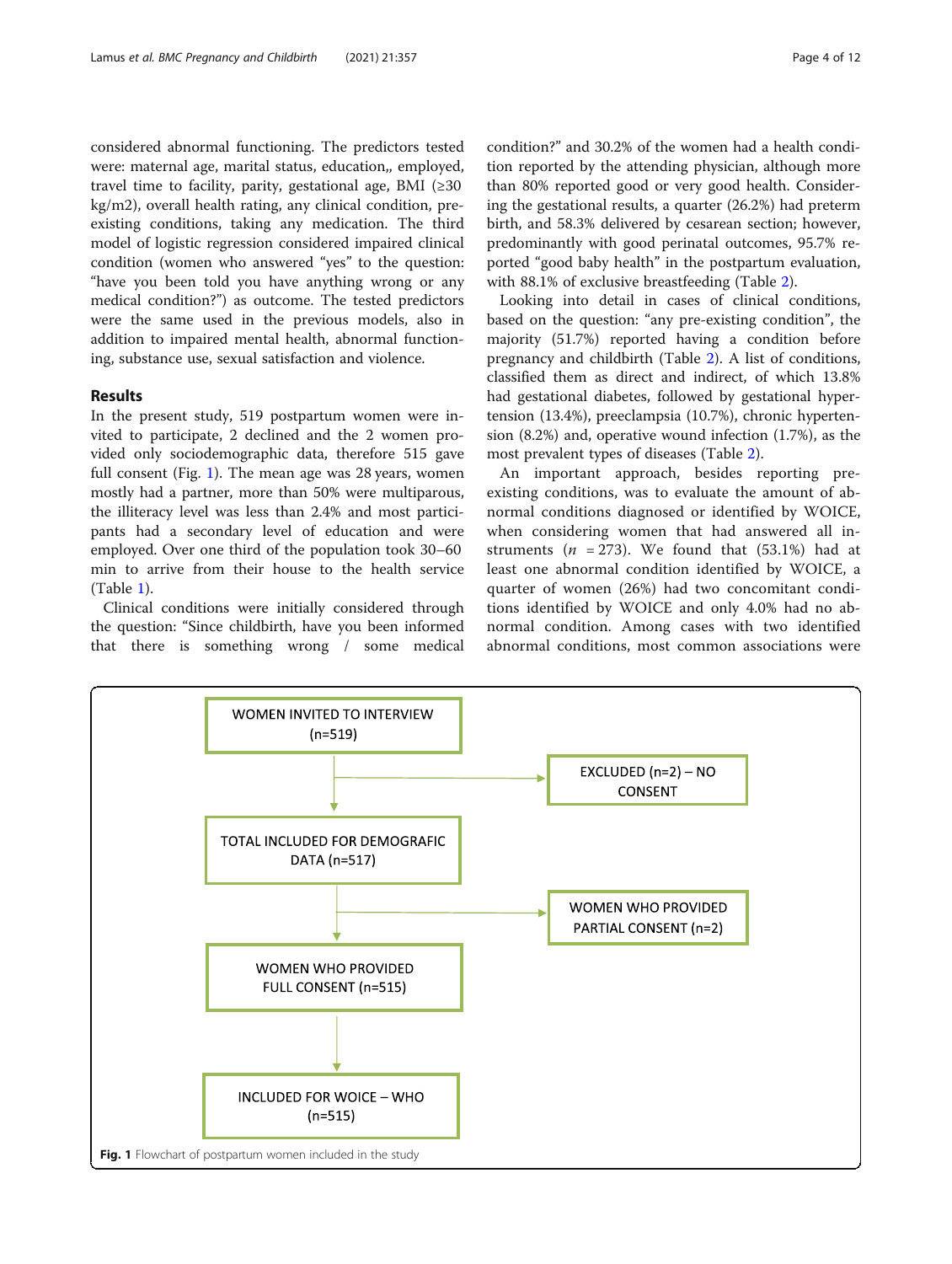|                                               | Characteristic             | <b>PPC</b>       | %    |
|-----------------------------------------------|----------------------------|------------------|------|
|                                               |                            | $N = 517$        |      |
|                                               | Mean (SD)                  | 28.3 $(\pm 7.0)$ |      |
| Maternal age                                  | < 20                       | 66               | 12.7 |
|                                               | $20 - 34$                  | 338              | 65.4 |
|                                               | $>34$                      | 113              | 21.9 |
| Marital Status <sup>a</sup>                   | No partner                 | 126              | 24.4 |
|                                               | Has partner                | 390              | 75.6 |
| $\mathsf{Education}^\mathsf{b}$               | Primary or less            | 97               | 18.8 |
|                                               | Secondary                  | 343              | 66.5 |
|                                               | Higher                     | $76\,$           | 14.7 |
| Literacy <sup>c</sup>                         | Cannot read                | $\overline{4}$   | 0.8  |
|                                               | Can read parts of sentence | 8                | 1.5  |
|                                               | Can read whole sentence    | 504              | 97.7 |
| Employed                                      | No                         | 206              | 39.8 |
|                                               | Yes                        | 311              | 60.2 |
| Travel time to facility, minutes <sup>d</sup> | $<15\,$                    | 64               | 12.4 |
|                                               | $15 - 30$                  | 167              | 32.4 |
|                                               | $30 - 60$                  | 190              | 36.8 |
|                                               | >60                        | 95               | 18.4 |
| Parity <sup>e</sup>                           | $\mathbf{1}$               | 234              | 45.8 |
|                                               | $2$ to $4$                 | 261              | 51.1 |
|                                               | $> 5\,$                    | 16               | 3.1  |

<span id="page-4-0"></span>**Table 1** Sociodemographic and obstetric characteristics of postpartum women ( $n = 517$ )

Missing information - a: (1), b: (1), c:(1), d: (1), e: (6)

anxiety and depression, and any reported clinical condition and anxiety (Table [2\)](#page-5-0).

We identified, through the WOICE questionnaire in this group of women, the use of substances, asking participants whether they used (cigarettes, alcoholic beverages, marijuana, inhalants, sedatives or sleeping pills, hallucinogens, opioids and/or injectable drugs for nonmedical use) and 10.0% of the participants used some type of substance during pregnancy (Table [3\)](#page-7-0). In this group of questions, we also asked "during pregnancy, someone (friend, relative or anyone) expressed concern about the use of any substance" and 66.7% expressed such concern, followed by 50% of women that "tried to reduce or stop consumption of any substance".

Around 1/3 of women had already resumed their sex life after giving birth and 89.2% felt they were satisfied with their sex lives, however 55.6% ( $n = 10$ ) reported pain during intercourse (Table [3](#page-7-0)). Around 39% of the women used contraception and 77.2% of them were prescribed with a method during their first postpartum care medical visit.

Using the WOICE tool, tool, we explored exposure to domestic and sexual violence by asking participants "whether or not they were afraid of the current

partner / most recent spouse or any other person" if the spouse / or any other person who pushed, hit and kicked". In our sample, 5.9% reported to have suffered violence (Table [3\)](#page-7-0).

As part of the Mental Health assessment of our study, we used the validated scales (PHQ-9 and GAD-7). Abnormal conditions were considered if scores  $\geq 10$  [[17](#page-10-0), [18](#page-10-0)] and almost 20% of the women had anxiety symptoms, followed by 36.9% with depressive symptoms. For the evaluation of functionality or ability to perform daily tasks, used WHODAS-12 version 2.0 and verified that the mean score was 10.9  $(\pm 12.9)$ , we found 4.4% of the women had high disability scores (score  $\geq$  37.4) [\[20](#page-10-0)].  $(Table 4)$  $(Table 4)$ .

Among the included women, 28.3% used such support, of those 97% psychological support and 6.6% social service support (Table [5\)](#page-8-0).

In order to investigate factors independently associated with impaired functioning, mental health and clinical conditions, we performed three multiple regression analyzes. For the first model, that considered WHO-DAS≥37.4 as the outcome, the condition independently associated with abnormal functioning was the presence of impaired clinical health. Nevertheless, less education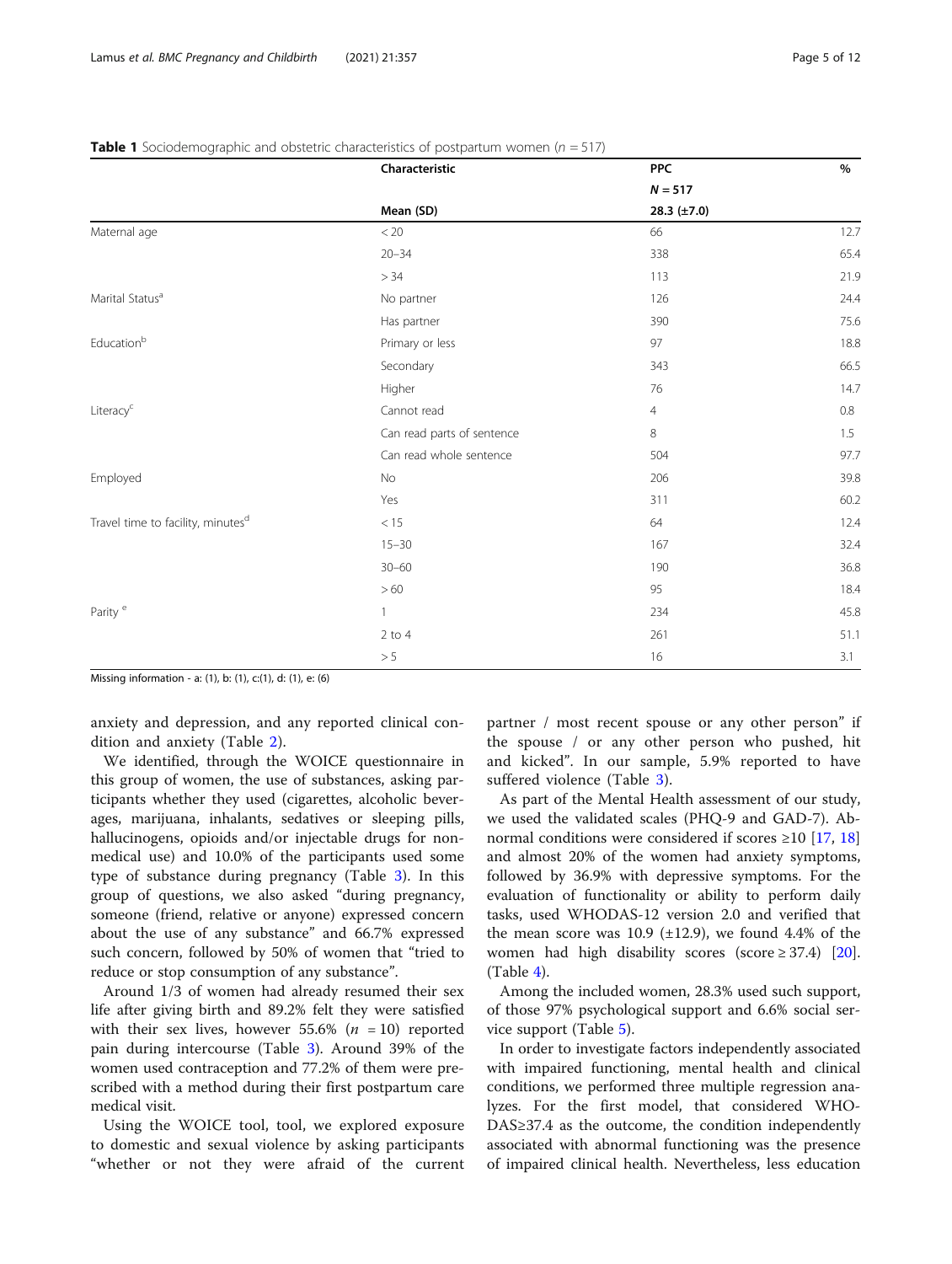| $VVUIII$ CII $U-IU$                                                                                      |                      |         |
|----------------------------------------------------------------------------------------------------------|----------------------|---------|
| Variable                                                                                                 | $PPC^*$<br>$N = 515$ | %       |
| Preterm delivery <sup>a</sup>                                                                            |                      |         |
| No                                                                                                       | 364                  | 73.8    |
| Yes                                                                                                      | 129                  | 26.2    |
| Healthy baby b                                                                                           |                      |         |
| No                                                                                                       | 17                   | 3.5     |
| Yes                                                                                                      | 469                  | 95.7    |
| Unknown                                                                                                  | $\overline{4}$       | $0.8\,$ |
| C-section <sup>c</sup>                                                                                   |                      |         |
| $\rm No$                                                                                                 | 213                  | 41.7    |
| Yes                                                                                                      | 298                  | 58.3    |
| Breastfeeding <sup>d</sup>                                                                               |                      |         |
| $\rm No$                                                                                                 | 59                   | 11.9    |
| Yes                                                                                                      | 435                  | 88.1    |
| Overall health rating <sup>e</sup>                                                                       |                      |         |
| Very good                                                                                                | 119                  | 23.3    |
| Good                                                                                                     | 305                  | 59.7    |
| Neither poor nor good                                                                                    | 67                   | 13.1    |
| Poor                                                                                                     | 18                   | 3.5     |
| Very poor                                                                                                | $\overline{2}$       | 0.4     |
| Have you been told you have anything wrong /any condition (s)? f                                         |                      |         |
| $\rm No$                                                                                                 | 353                  | 69.8    |
| Yes                                                                                                      | 153                  | 30.2    |
| Are you taking any medication(s)?                                                                        |                      |         |
| No                                                                                                       | 314                  | 61.0    |
| Yes                                                                                                      | 201                  | 39.0    |
| Dou you have any other medical condition or the other problem (s) you would like to report? <sup>9</sup> |                      |         |
| No                                                                                                       | 249                  | 49.0    |
| Yes                                                                                                      | 259                  | 51.0    |
| Any preexisting conditions                                                                               |                      |         |
| No                                                                                                       | 249                  | 48.3    |
| Yes                                                                                                      | 266                  | 51.7    |
| Leading direct preexisting conditions                                                                    |                      |         |
| Gestational diabetes                                                                                     | 71                   | 13.8    |
| Gestational hypertension                                                                                 | 69                   | 13.4    |
| Pre-eclampsia                                                                                            | 55                   | 10.7    |
| Urinary tract infection                                                                                  | 14                   | 2.7     |
| Premature preterm rupture of membranes                                                                   | $\mathbf{3}$         | 0.6     |
| Others                                                                                                   | 10                   | 2.2     |
| Leading indirect preexisting conditions                                                                  |                      |         |
| Chronic hypertension                                                                                     | 42                   | 8.2     |
| Mellitus diabetes                                                                                        | 16                   | 3.1     |
| Surgical wound infection                                                                                 | $\overline{9}$       | 1.7     |
| Syphilis                                                                                                 | 8                    | 0.6     |
|                                                                                                          |                      |         |

<span id="page-5-0"></span>Table 2 Perinatal outcomes, clinical conditions and overall conditions considered by the WHO- WOICE among postpartum (PPC) women  $(n = 515)$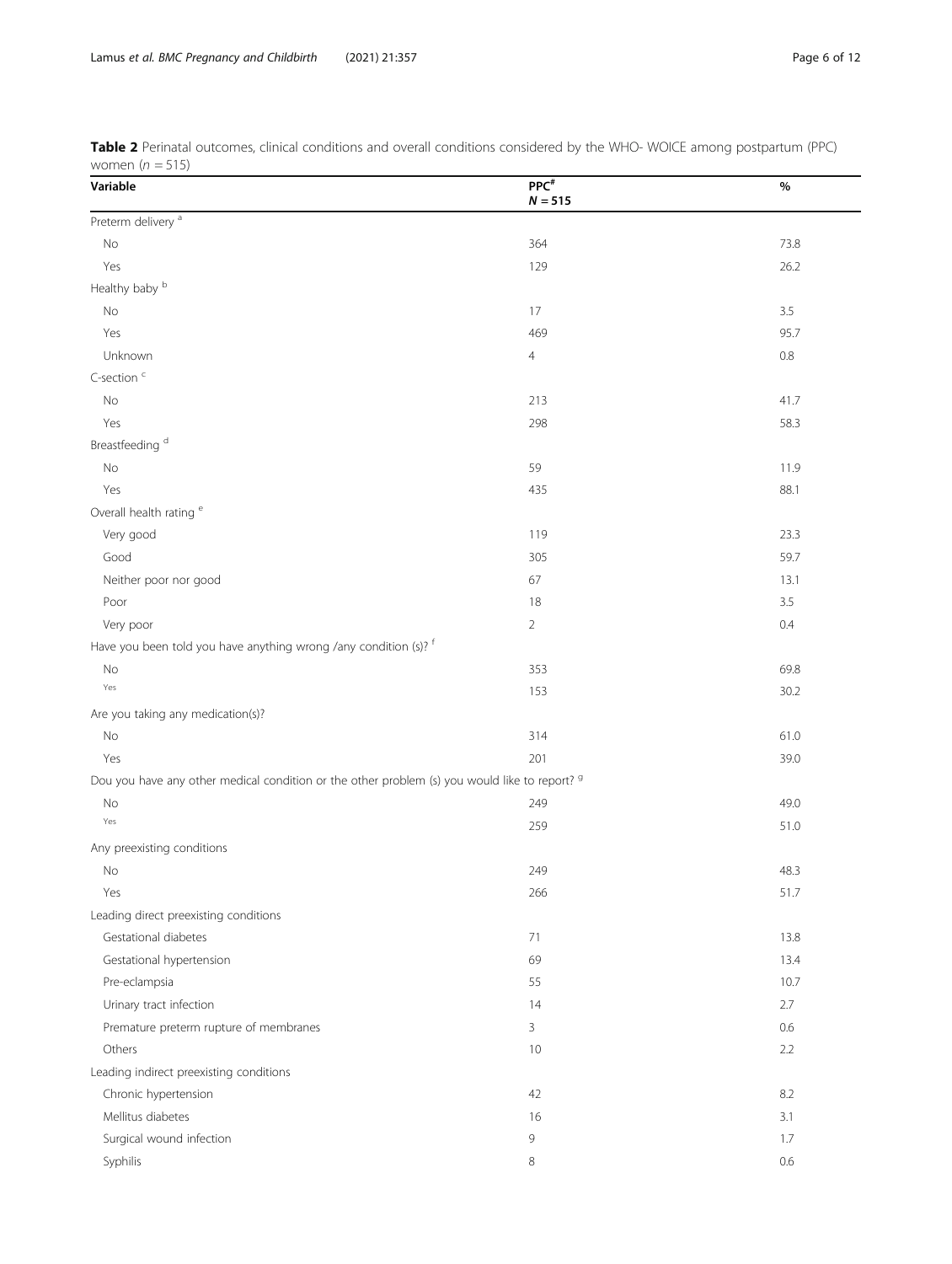| $\frac{1}{2}$                              |                               |      |
|--------------------------------------------|-------------------------------|------|
| Variable                                   | PPC <sup>#</sup><br>$N = 515$ | $\%$ |
| Others                                     | 27                            | 5.4  |
| Any condition diagnosed on interview day h |                               |      |
| No                                         | 452                           | 92.2 |
| Yes                                        | 38                            | 7.8  |
| Number of conditions diagnosed**           |                               |      |
| $\mathbf 0$                                | 11                            | 4.0  |
|                                            | 145                           | 53.1 |
|                                            | 71                            | 26.0 |
| 3                                          | 26                            | 9.5  |
| $> = 4$                                    | 20                            | 7.3  |

Table 2 Perinatal outcomes, clinical conditions and overall conditions considered by the WHO- WOICE among postpartum (PPC) women  $(n - 515)$  (Continued)

\*Missing information\* a: (22), b: (25), c: (4) d: (21) e: (4), f: (9), g: (7), h: (25)

# PPC- women in postpartum care

\*\*n = 273. Women with no missing information for any of the considered instruments (considering 2 conditions diagnosed, 59 women presented anxiety and depression and 36 women presented any clinical condition and anxiety)

and having a partner were protective conditions towards the report of impaired functioning (Table [6](#page-9-0)). In model 2, considering as outcome abnormal anxiety and depression (scores  $\geq 10$ ), poor overall health rating was associated with increased anxiety/depression. However, increased parity was protective.

In model 3, the clinical conditions reported by the women (defined when the woman reported having been informed of a clinical diagnosis after delivery) were considered as outcomes. We identified that the variable evaluated in the questionnaire about violence, as: "whether or not they were afraid of the current partner / most recent spouse or any other person", was positively associated to the perception of impaired clinical condition (Table [6\)](#page-9-0).

## Discussion

This study represents the continuation of an initiative led by the WHO Maternal Morbidity Working Group (MMWG), and represents the implementation the WOICE 2.0 questionnaire to measure nonsevere maternal morbidity for the postpartum women considering a broad approach of conditions that can impact maternal health, in a high-risk setting [[7](#page-10-0)].

The pilot study conducted in Jamaica, Kenya and Malawi tested the WOICE in pregnant and postpartum women, for the first time, in a mostly low risk and lowincome settings, with a total sample of 1490 women [\[6](#page-10-0)]. In comparison to their findings, our sample included older, more educated women and mostly women with partners. In the pilot study, (6.1%) of the women reported having a health problem informed by the attending physician and in our study, this number was much higher, (over 50%), with more C-section and preterm birth.

Cesarean section rates are increasing worldwide, with Brazil among the most impressive figures (over 50%) [[21,](#page-10-0) [22\]](#page-10-0). Our sample represents a referral center and there is possible selection bias through postpartum scheduled visits, since mostly complicated cases are the ones followed at the institution, therefore not representing the overall cesarean rate in the institution.

Another marker of high-risk assessment is the rate of prematurity. Preterm birth is the main risk factor for infant morbidity and mortality, not only during the neonatal period but also in childhood, it can affect the cognitive dimensions, physical health and behavior, so it is one of the most important challenges for public health. Brazil has rates of preterm birth around 11.5% [[23\]](#page-10-0).

We evaluated the exposure to violence in the WOICE questionnaire, where we could identify that in this group of women surveyed, 5.9% of the participants were exposed to some type of violence (domestic-sexual). Previous reports showed exposure to domestic violence against women as a global phenomenon and these victims are frequently very familiar with their perpetrators, who are people of their daily life. This violence is accepted as "normal" in many societies of the world [[24\]](#page-10-0). Estimates by the WHO say that 1 in 3 women worldwide suffer from physical and / or sexual partner and sexual violence by third parties at some point in their life [\[25](#page-10-0)] Violence is a sensitive subject, since women are often afraid to talk about it, because of the possible repercussions. Our findings with low frequency of violence, might reflect such fear of the truth.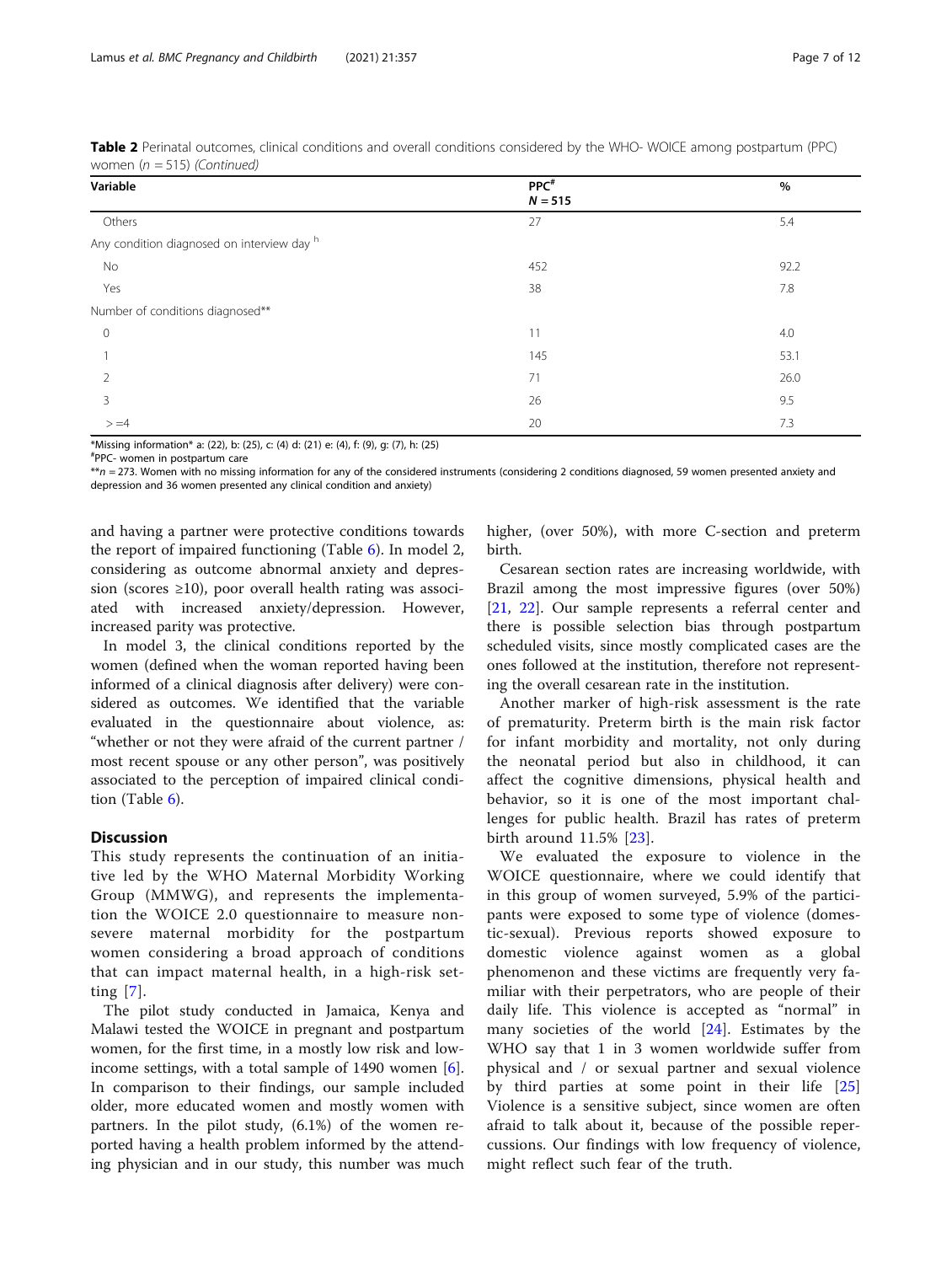<span id="page-7-0"></span>

|                                                                              | Variable                                | <b>PPC</b>      | $\%$ |
|------------------------------------------------------------------------------|-----------------------------------------|-----------------|------|
|                                                                              |                                         | $N = 515$       |      |
| *Substance use <sup>a</sup>                                                  | No                                      | 460             | 90.0 |
|                                                                              | Yes                                     | 51              | 10.0 |
| Damage in the day to day due to the use of substance ( $N = 51$ )            |                                         |                 |      |
|                                                                              | No                                      | 41              | 80.4 |
|                                                                              | Yes                                     | 10              | 19.6 |
| Legal, social or financial problems due to the use of substance ( $N = 51$ ) |                                         |                 |      |
|                                                                              | <b>No</b>                               | 48              | 94.1 |
|                                                                              | Yes                                     | 3               | 5.9  |
| Relatives concern regarding the use of substance ( $N = 51$ )                |                                         |                 |      |
|                                                                              | No                                      | 17              | 33.3 |
|                                                                              | Yes                                     | 34              | 66.7 |
| Tried to stop but couldn't $(N = 51)$ b                                      |                                         |                 |      |
|                                                                              | <b>No</b>                               | 25              | 50.0 |
|                                                                              | Yes                                     | 25              | 50.0 |
| **Exposure to violence <sup>c</sup>                                          | No                                      | 477             | 94.1 |
|                                                                              | Yes                                     | 30              | 5.9  |
| ***Exposure to sexual violence <sup>d</sup>                                  | No                                      | 490             | 99.2 |
|                                                                              | Yes                                     | 3               | 0.6  |
|                                                                              | Refused to answer                       | $\mathbf{1}$    | 0.2  |
| Sexual life after delivery <sup>e</sup>                                      | No                                      | 345             | 67.5 |
|                                                                              | Yes                                     | 166             | 32.5 |
| Mean time after delivery for returning sexual activity (weeks)               |                                         | $5.08 \pm 1.75$ |      |
| Satisfaction with sexual life $N = 166$                                      | No                                      | 18              | 10.8 |
|                                                                              | Yes                                     | 148             | 89.2 |
| Reason of sexual unsatisfaction                                              | Pain during sex                         | 10              | 55.6 |
| $N = 18$                                                                     | Little or no interest in sex            | 9               | 50.0 |
|                                                                              | Decreased vaginal lubrication (dryness) | $\overline{4}$  | 22.2 |
|                                                                              | Problems reaching orgasm                | 1               | 5.6  |
| Use contraceptive method f                                                   | No                                      | 310             | 61.1 |
|                                                                              | Yes                                     | 197             | 38.9 |
| Prescription of contraceptive method on the interview day 9                  | No                                      | 111             | 22.8 |
| Yes                                                                          | Yes                                     | 375             | 77.2 |

Missing information\* a: (4), b (1), c (8), d (21) e (4), e (3), f (8), g (29)

\* Defined as use of the following substances: tobacco products, alcoholic beverages, marijuana (ganja), inhalants, sedatives or sleeping pills, hallucinogens, opioids and / or injectable drugs for non-medical use

\*\* Women who responded no or never to the following question:

Since the delivery, was there ever a time when you were pushed, slapped, hit, kicked, or beaten by (any of) your husband/partner(s) or anyone else?

\*\*\* Women who responded no to the following question:

Since the delivery, has your current husband/partner ever forced you to have sexual intercourse when you did not want to, for example by threatening you or holding you down? OR Since the delivery, did you ever have sexual intercourse you did not want to because you were afraid of what your partner/husband might do if you refused? OR Since the delivery, did your husband/partner ever force you to do anything else sexual that you did not want or that you found degrading or humiliating?

In Brazil, physical, sexual and psychological violence against women are gaining awareness with increase in legal protections and enhanced tools for reporting agressors. Data suggest that it has always been a major hidden

problem in the country. From 2011 to 2017, almost half a million cases of intimate partner violence against women were registered in a national database of surveillance. Among pregnant women, data is scarce, and a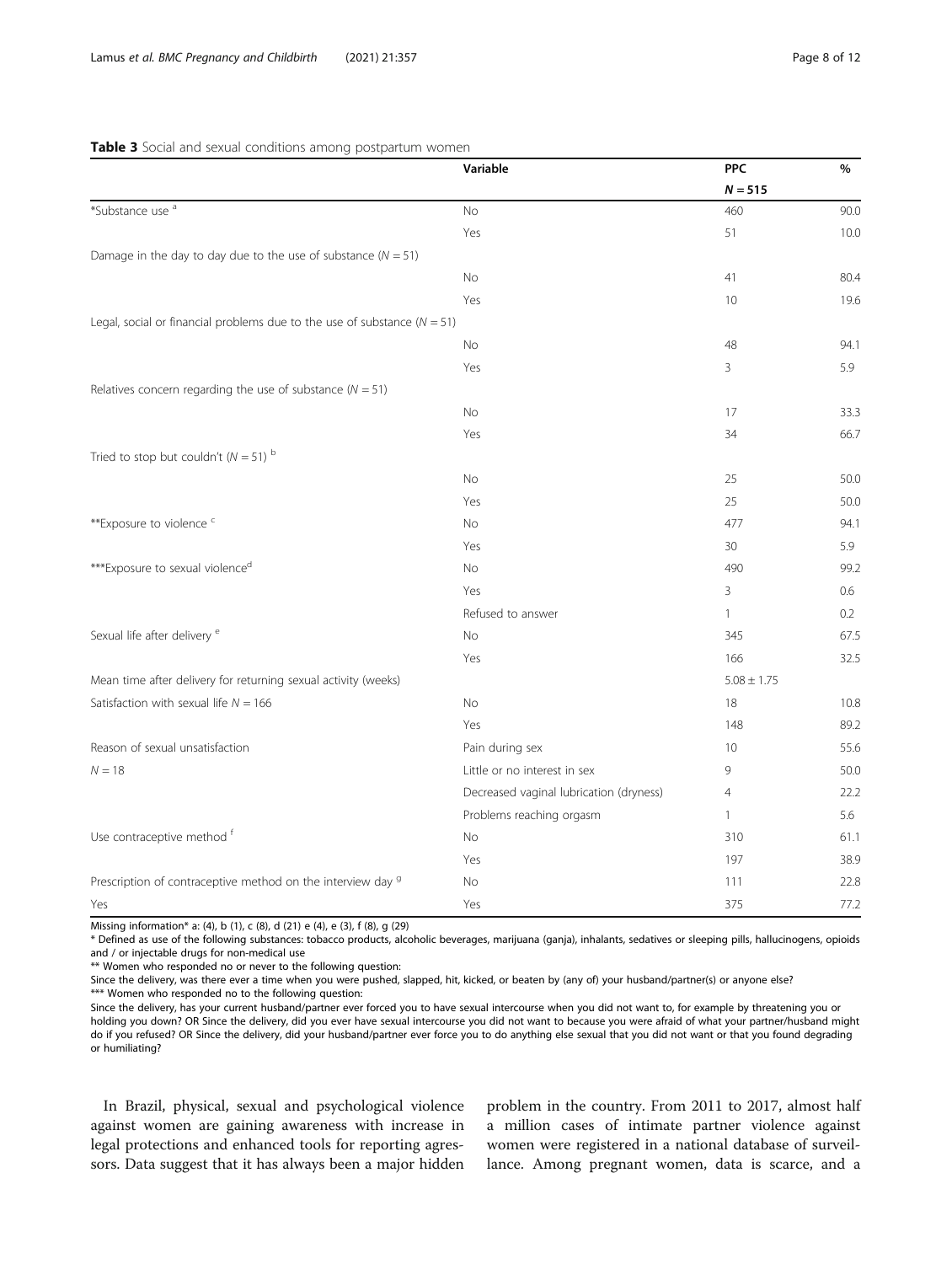<span id="page-8-0"></span>Table 4 Mental and functional conditions of the study population

| Variable                    | <b>PPC</b>          | $\%$ |  |
|-----------------------------|---------------------|------|--|
|                             | $N = 515$           |      |  |
| (a) Anxiety score Mean (SD) | 5.5 [ $\pm$ 5.4]    |      |  |
| Score $\geq 10$             | 101                 | 19.8 |  |
| Score $< 10$                | 410                 | 80.2 |  |
| (b)Depression Mean (SD)     | $8.4$ [ $\pm 6.0$ ] |      |  |
| Score $\geq 10$             | 73                  | 36.9 |  |
| Score $< 10$                | 125                 | 63.1 |  |
| (c) WHODAS -12 Mean (SD)    | 10.9 [±12.9]        |      |  |
| Score $<$ 37.4              | 474                 | 95.6 |  |
| Score $\geq$ 37.4           | 22                  | 4.4  |  |

(a) GAD-7: seven items, with four-point scale: 0 (not at all) to 3 (Several days). A score ranging from 0 to 21 is considered a positive indicator for anxiety, equal to or greater than 10 [\[10](#page-10-0)].

(b) PHQ-9: nine items, with a four-point scale: 0 (not at all) to 3 (several days), The score ranging from 0 to 27. It is estimated, as a positive indicator of major depression, equal to 10 [[20](#page-10-0)]

(c) WHODAS 12. Contains 12 items, the scores of each question were recoded and later the following formula was used  $[20]$ : Compute S1-S12 =  $(51 + 52 +$  $S3 + S4 + S5 + S6 + S7 + S8 + S9 + S10 + S11 + S12$  \* 100/36

recent study obtained similar rates of physical and sexual violence as ours (12.1 and 2.8%) [[26](#page-11-0), [27](#page-11-0)]. We believe that violence against women is underreported and an adequate surveillance is mandatory to understand the dimension of the problem and to propose national policies to guarantee the needed support.

The high frequency of breastfeeding in our sample must be highlighted, especially considering the highrisk background and frequency of prematurity. Studies show that one of the priorities of these women is the good development of the baby that is supplied in large part by the mother's milk, thus reducing early weaning [[28\]](#page-11-0), this might support such levels of breastfeeding, adding the hospital's active work in campaigns, programs to inform women about the benefits of breastfeeding for the baby.

According to a study carried out in 2017, on the indicators of breastfeeding in Brazil in the last three decades, they have led Brazil to be considered a successful country in the implementation of policies and programs to

**Table 5** Distribution of the referral for social, psychological or medical support after WOICE questionnaire

| Variable              |           | <b>PPC</b> | $\%$ |
|-----------------------|-----------|------------|------|
|                       |           | $N = 508$  |      |
| Referral <sup>a</sup> | <b>No</b> | 387        | 76.2 |
|                       | Yes       | 121        | 28.3 |
| Psychological         |           | 118        | 97.5 |
| Medical               |           | 1          | 0.8  |
| Social service        |           | 8          | 6.6  |

missing information <sup>a</sup>7

promote breastfeeding with all the necessary tools, knowing that the breastfeeding is not only the responsibility of women, it is also shared with society. The prevalence of exclusive breastfeeding for children under 6 months of age in 2013 was 52.1% [\[20](#page-10-0)].

When considering abnormal conditions evaluated by the WOICE instrument, it was striking to observe less than 5% of women with no morbidities. This supports the understanding of multiple aspects that are able to influence women's wellbeing and that during postpartum, women need multidisciplinary support. As a limitation, we do not have prospective assessment of women, in order to pursue the real impact of gestation throughout the reproductive cycle.

Poisson regression presented that having a partner decreased the women's perception of clinical morbidities and functionality impairment; that might just reflect more care and support. Primary education (or less) was a protective condition towards functionality impairment evaluated by WHODAS. The underlying explanation for such finding is not clear yet and needs further studies, however, could represent the decreased ability to report or even less awareness towards the evaluated conditions in the WHODAS instrument. Having a clinical diagnosis was an independent factor associated to impaired mental health and functioning. This is expected, but rarely reported in a systematic way. Knowing that clinical conditions can be associated to further impairment can guide interventions and improve care [\[29\]](#page-11-0) In our sample, there was a significant number of women with complications due to hypertension. It is important to highlight that preeclampsia and eclampsia are major causes of morbidity and mortality, especially in low and middle-income settings [[30,](#page-11-0) [31\]](#page-11-0).

It is important to note that 96% of women reported at least one morbidity evaluated by the WOICE instrument, during pregnancy or postpartum period. Performing regular care, we are most likely underreporting the occurrence of morbidities, if we consider the current WHO maternal morbidity framework. WOICE strengths the need to give voice to women during care: if we do not actively ask, we probably will not diagnose nonclinical and non-severe morbidities. However, if we really want to understand in depth the burden of maternal morbidity, we have to apply instruments that may bring to surface some underlying conditions, during antenatal care [[32\]](#page-11-0) and postpartum.

Those conditions may be extremely harmful to women, such as intimate partner violence or substance abuse. However, due to social stigmas, those conditions may be source of shame and not reported in routine care; we cannot consider that a woman with those conditions will undergo a positive pregnancy experience, and we will only conduct it properly if we ask.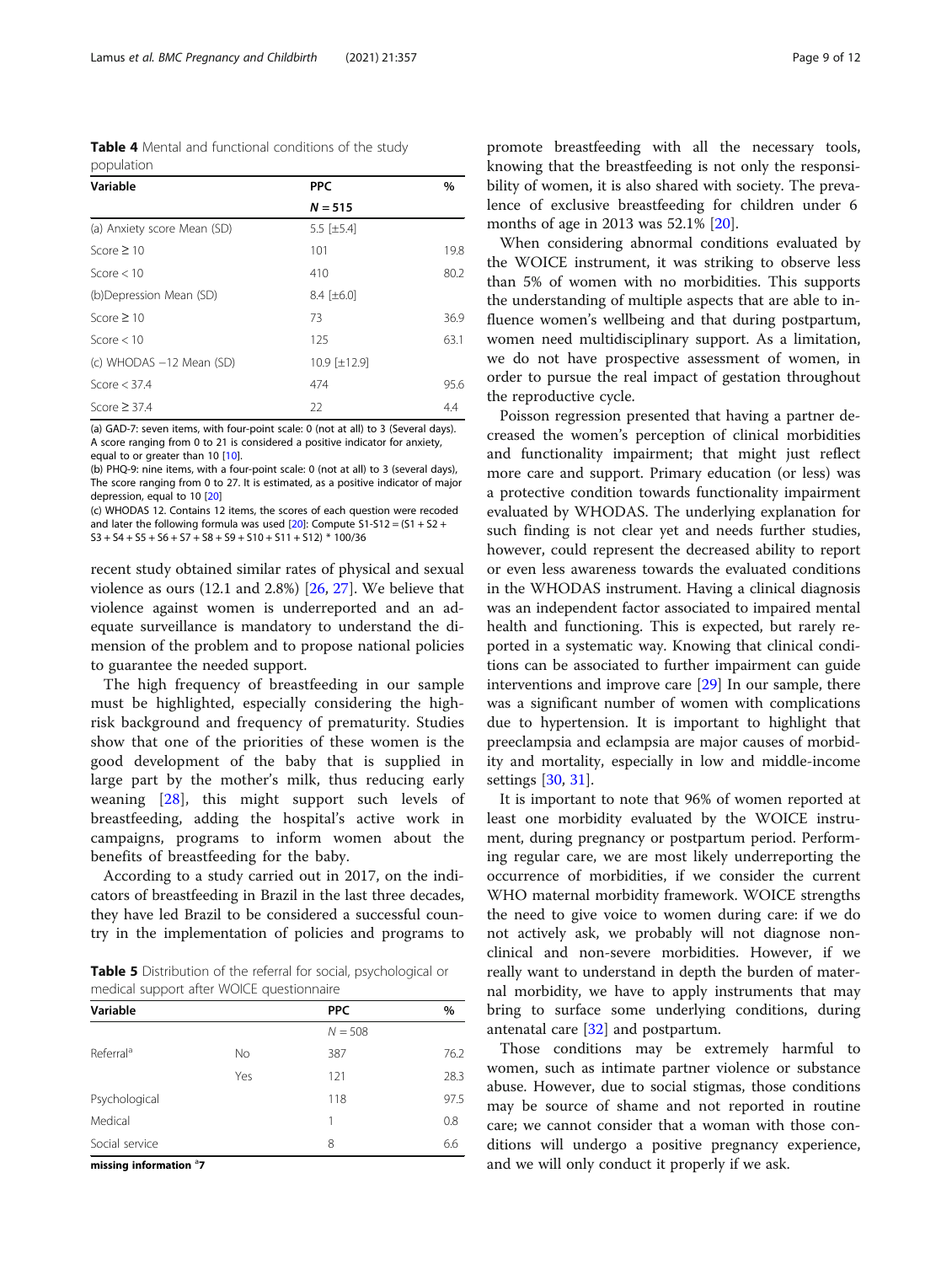<span id="page-9-0"></span>

| Table 6 Factors associated with alterations in functionality (model 1), in mental health (model 2) and clinical health (model 3) - |  |  |  |  |
|------------------------------------------------------------------------------------------------------------------------------------|--|--|--|--|
| Multivariate analysis                                                                                                              |  |  |  |  |

| Model/ Variable                                                | <b>PR</b> | IC 95% $p/PR$     | р       |
|----------------------------------------------------------------|-----------|-------------------|---------|
| (a)Model 1 WHODAS≥37.4 [n=494]                                 |           |                   |         |
| <b>Education (Primary or less)</b>                             | < 0.01    | $< 0.01 - < 0.01$ | < 0.001 |
| Overall health rating (Neither poor nor good; poor; very poor) | 11.96     | $4.87 - 29.39$    | < 0.001 |
| Marital status (With partner)                                  | 0.44      | $0.21 - 0.94$     | 0.034   |
| (b)Model 2 Anxiety / Depression [n=217]                        |           |                   |         |
| Overall health rating (Neither poor nor good; poor; very poor) | 1.65      | $1.31 - 2.08$     | < 0.001 |
| Parity $(≥2)$                                                  | 0.73      | $0.56 - 0.96$     | 0.027   |
| (c)Model 3 Clinical health [n=501]                             |           |                   |         |
| <b>Exposure to violence</b>                                    | 1.73      | $1.13 - 2.64$     | 0.012   |

#### Multiple analysis by Poisson regression

(a) For model 1 the outcome was: WHODAS≥37.4 and the predictors were the variables: maternal age, marital status, education, employment, travel time to facility, parity, overall health rating, any clinical condition, preexisting conditions, taking any medication, categorized Body Mass Index (BMI) and mode of delivery. (b) For model 2 the outcome was Anxiety score> 10 and Depression score> 10, And the predictors were the variables: maternal age, marital status, education, employment, travel time to facility, parity, overall health rating, any clinical condition, preexisting conditions, taking any medication, categorized Body Mass Index (BMI) and mode of delivery.

(c) For model 3 the outcome was any clinical condition reported by the woman and the predictors were the variables: maternal age, marital status, education, employed, travel time to facility, parity, BMI (≥30 kg / m2), alteration in mental health (Anxiety score≥ 10), sexual dissatisfaction, WHODAS≥37.4, exposure to domestic or sexual violence and use of substances.

Another interesting point of our results is that the majority of women reported good or very good health at the time of the interview. Our study design does not allow us to affirm any cause-consequence relation, however we suppose that such result is a consequence of the perception of good healthcare. Some morbid conditions may have occurred and since solved through the puerperium period. The study was performed in a referral center for high risk pregnancies. Women with underlying medical conditions, are frequently under increased clinical surveillance during pregnancy and postpartum and motivated to adhere to treatment because of fetal health. Therefore, many times they feel they are in "good health" and we hypothesize that such answer is a consequence of adequate healthcare.

An important concern regarding our results is that our sample represents a population attended in a high risk setting, and results may not be generalizable for the general obstetric population, or even those followed in lowrisk settings. However, it highlights the importance of not only considering clinical morbidities, but also other morbidities, even in women with known underlying disease.

Postpartum care (PPC) would need to provide much more than contraceptive method orientation, it needs to ensure the opportunity to promote women's health and well-being, and postpartum visits should include a thorough assessment of physical, social, psychological and mental health [[9\]](#page-10-0).

A relevant limitation is that the WOICE has not been translated and validated into different languages, as Portuguese, and it may difficult comparisons with data obtained using the English version. However, the tool is based on several instruments that have been previously validated, and this should be considered when analyzing its results. Another limitation is that questionnaires were answered through an interview administered by a researcher. This methodology may underreport the occurrence of morbidities, notably drugs consumption and intimate partner violence, however such approach was considered to allow the inclusion of women with loweducation level.

More research and studies are needed with this instrument to validate it globally, identifying problems and conditions that are not evaluated in a common medical consultation, improving care for women after childbirth.

## Conclusions

The WOICE-WHO instrument allows for an overall evaluation of maternal morbidity. During postpartum care, women presented high frequency of anxiety and depression and relevant frequency of substance use and violence. These aspects of womeńs health need further evaluation and specific interventions to improve quality of care.

#### Abbreviations

ANC: Antenatal care; ASSIST: Alcohol, smoking and substance involvement screening test; BSSC-W: Brief sexual symptom checklist for women; GAD-7: General anxiety disorder 7; MNM: Maternal near miss; MMWG: Working group maternal morbidity; PHQ-9: Patient health questionnaire 9; PLTC: Potentially life- threatening conditions; PPC: Postpartum care; PR: Prevalence ratio; REDCAP: Research electronic data capture; SD: Standard desviation; SMM: Severe maternal morbidity; SPSS: Statistical package for the social sciences; WHO: World health Organization; WHODAS: World health Organization disability assessment schedule 2.0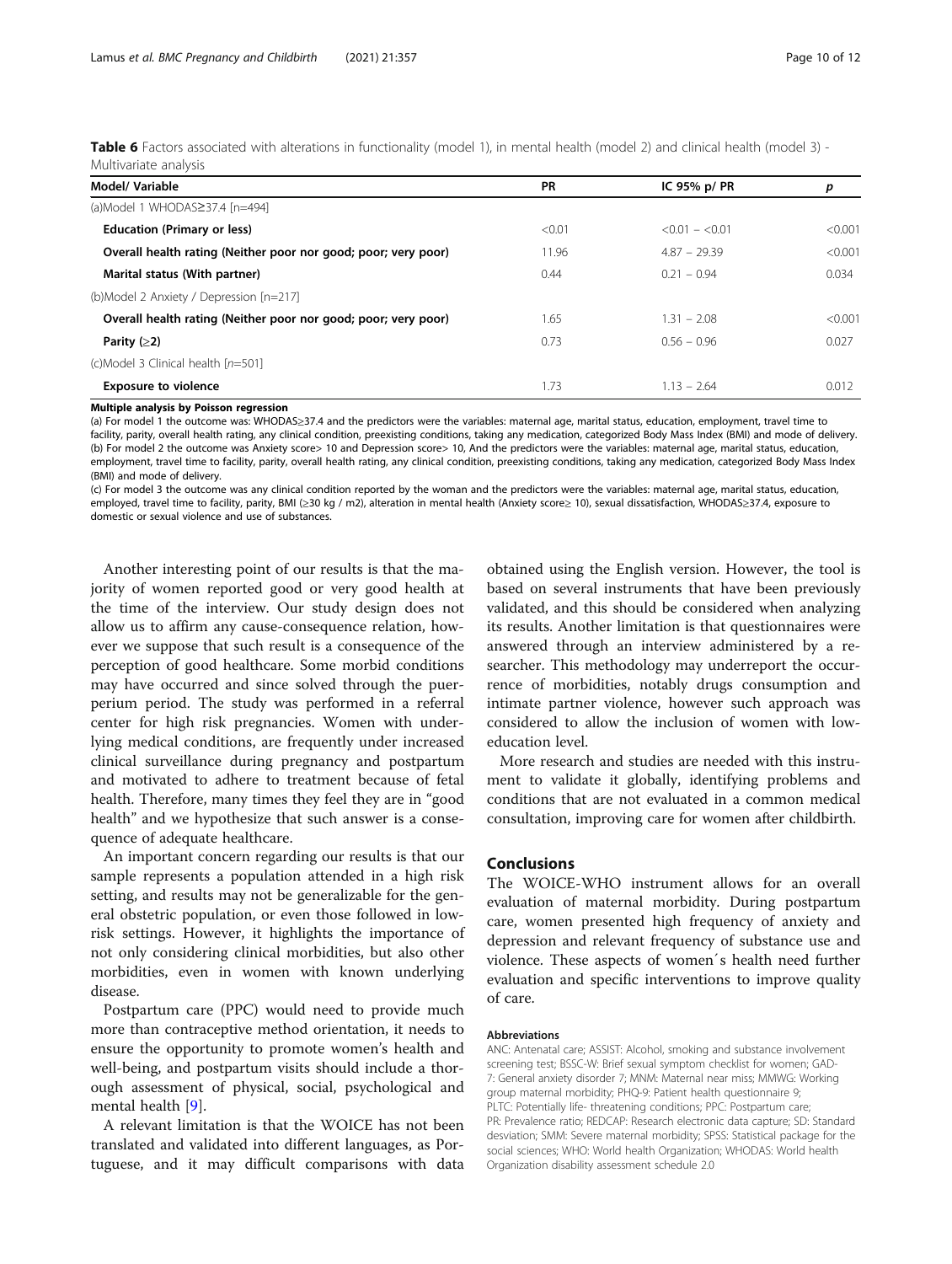#### <span id="page-10-0"></span>Acknowledgements

We would like to thank Dr. Lale Say and Dr. Doris Chou for their contributions to the manuscript, making useful suggestions.

#### Authors' contributions

CML, CJG and PMA had the initial idea for the study. LMN, PS, CMC and GJP were responsible for data collection. GJP, LMN, CJG and CML were responsible for planning the analysis and interpretation of data. LMN and CML wrote the first draft of the paper. VMF, helped in the interpretation of the analysis. All authors read and approved the final manuscript.

#### Funding

No specific funding for this study.

#### Availability of data and materials

The datasets used and/or analyzed during the current study are available from the corresponding author on reasonable request.

#### **Declarations**

#### Ethics approval and consent to participate

Data collection started only after approval of the research protocol by the local Research Ethics Committee of the Medical Science School of the University of Campinas.

Written consent to participate was obtained for all women with age higher than 18 years; written consent and parental consent was waived for women with age bellow than 18 years, however verbal consent was obtained for this group before interview. The Research Ethics Committee of the Medical Science School of the University of Campinas approved this approach to adolescents, and considered that this group could be at risk, since violence is one of the conditions evaluated by the study and it is well known that in cases of domestic violence, the perpetrator is often responsible or very close to the adolescents. Because of this condition, the Research Ethics Committee waived written consent and parental consent specifically for this group. The study was approved by the Research Ethics Committee of the Medical Science School of the University of Campinas, under the number of approval 78497817.0.0000.5404 and opinion number 2.386.001.

#### Consent for publication

Not applicable.

#### Competing interests

The corresponding author, Maria Laura Costa is an Associate Editor of this journal.

None of the other authors have any competing interests.

### Author details

<sup>1</sup>Department of Obstetrics and Gynecology, School of Medicine, University of Campinas, Rua Alexander Fleming 101, Campinas, São Paulo 13083-891, Brazil.<sup>2</sup> Department of Obstetrics and Gynecology Foundation Valle del Lilli Cali Colombia

## Received: 1 May 2020 Accepted: 17 March 2021 Published online: 05 May 2021

#### References

- 1. Chou D, Tuncalp O, Firoz T, Barreix M, Filippi V, von Dadelszen P, et al. Constructing maternal morbidity - towards a standard tool to measure and monitor maternal health beyond mortality. BMC Pregnancy Childbirth. 2016; 16(1):45. <https://doi.org/10.1186/s12884-015-0789-4>.
- 2. Alkema L, Chou D, Hogan D, Zhang S, Moller AB, Gemmill A, et al. Global, regional, and national levels and trends in maternal mortality between 1990 and 2015, with scenario-based projections to 2030: a systematic analysis by the UN maternal mortality estimation inter-agency group. Lancet. 2016; 387(10017):462–74. [https://doi.org/10.1016/S0140-6736\(15\)00838-7.](https://doi.org/10.1016/S0140-6736(15)00838-7)
- Say L, Barreix M, Chou D, Tuncalp O, Cottler S, McCaw-Binns A, et al. Maternal morbidity measurement tool pilot: study protocol. Reprod Health. 2016;13(1):69. <https://doi.org/10.1186/s12978-016-0164-6>.
- 4. Say L, Souza JP, Pattinson RC. Maternal near miss--towards a standard tool for monitoring quality of maternal health care. Best Pract Res Clin Obstet Gynaecol. 2009;23(3):287–96. <https://doi.org/10.1016/j.bpobgyn.2009.01.007>.
- 5. Firoz T, Chou D, von Dadelszen P, Agrawal P, Vanderkruik R, Tuncalp O, et al. Measuring maternal health: focus on maternal morbidity. Bull World Health Organ. 2013;91(10):794–6. <https://doi.org/10.2471/BLT.13.117564>.
- Barreix M, Barbour K, McCaw-Binns A, Chou D, Petzold M, Gichuhi GN, et al. Standardizing the measurement of maternal morbidity: pilot study results. Int J Gynaecol Obstet. 2018;141(Suppl 1):10–9. [https://doi.org/10.1002/](https://doi.org/10.1002/ijgo.12464) [ijgo.12464.](https://doi.org/10.1002/ijgo.12464)
- 7. Say L, Chou D. Maternal morbidity: time for reflection, recognition, and action. Int J Gynaecol Obstet. 2018;141(Suppl 1):1–3. [https://doi.org/10.1002/](https://doi.org/10.1002/ijgo.12499) ijgo.12499
- Silveira C, Parpinelli MA, Pacagnella RC, Andreucci CB, Ferreira EC, Angelini CR, et al. A cohort study of functioning and disability among women after severe maternal morbidity. Int J Gynaecol Obstet. 2016;134(1):87–92. [https://](https://doi.org/10.1016/j.ijgo.2015.10.027) [doi.org/10.1016/j.ijgo.2015.10.027.](https://doi.org/10.1016/j.ijgo.2015.10.027)
- 9. McKinney J, Keyser L, Clinton S, Pagliano C. ACOG Committee opinion no. 736: optimizing postpartum care. Obstet Gynecol. 2018;132(3):784–5. [https://](https://doi.org/10.1097/AOG.0000000000002849) [doi.org/10.1097/AOG.0000000000002849](https://doi.org/10.1097/AOG.0000000000002849).
- 10. Mayrink J, Souza RT, Silveira C, Guida JP, Costa ML, Parpinelli MA, et al. Reference ranges of the WHO Disability Assessment Schedule (WHODAS 2. 0) score and diagnostic validity of its 12-item version in identifying altered functioning in healthy postpartum women. Int J Gynaecol Obstet. 2018; 141(Suppl 1):48–54.
- 11. Silveira C, Parpinelli MA, Pacagnella RC, Camargo RS, Costa ML, Zanardi DM, et al. Cross-cultural adaptation of the world health organization disability assessment schedule (WHODAS 2.0) into Portuguese. Rev Assoc Med Bras. 2013;59(3):234–40.
- 12. Silveira C, Cecatti JG. Validation of the 36-item version of the WHO disability assessment schedule 2.0 (WHODAS 2.0) for assessing women's disability and functioning associated with maternal morbidity. Rev Bras Ginecol Obstet. 2017;39(2):44–52. [https://doi.org/10.1055/s-0037-1598599.](https://doi.org/10.1055/s-0037-1598599)
- 13. Sousa TV, Viveiros V, Chai MV, Vicente FL, Jesus G, Carnot MJ, et al. Reliability and validity of the Portuguese version of the generalized anxiety disorder (GAD-7) scale. Health Qual Life Outcomes. 2015;13(1):50. [https://doi.org/1](https://doi.org/10.1186/s12955-015-0244-2) [0.1186/s12955-015-0244-2.](https://doi.org/10.1186/s12955-015-0244-2)
- 14. Santos IS, Tavares BF, Munhoz TN, Almeida LS, Silva NT, Tams BD, et al. Sensitivity and specificity of the patient health Questionnaire-9 (PHQ-9) among adults from the general population. Cad Saude Publica. 2013;29(8): 1533–43. [https://doi.org/10.1590/S0102-311X2013001200006.](https://doi.org/10.1590/S0102-311X2013001200006)
- 15. Mostardinha AR, Bártolo A, Bonifácio J, Pereira A. Validation of the alcohol, smoking and substance involvement screening test (ASSIST) Among University students. Acta Medica Port. 2019;32(4):279–88. [https://doi.org/10.2](https://doi.org/10.20344/amp.10650) [0344/amp.10650.](https://doi.org/10.20344/amp.10650)
- 16. WHO. The ASSIST project Alcohol, Smoking and Substance Involvement Screening Test: WHO; 2018.
- 17. WHO. WHO multi-country study on women's health and domestic violence against women: WHO; 2005.
- 18. Kroenke K, Spitzer RL, Williams JB. The PHQ-9: validity of a brief depression severity measure. J Gen Intern Med. 2001;16(9):606–13. [https://doi.org/10.1](https://doi.org/10.1046/j.1525-1497.2001.016009606.x) [046/j.1525-1497.2001.016009606.x](https://doi.org/10.1046/j.1525-1497.2001.016009606.x).
- 19. Spitzer RL, Kroenke K, Williams JB, Lowe B. A brief measure for assessing generalized anxiety disorder: the GAD-7. Arch Intern Med. 2006;166(10): 1092–7. <https://doi.org/10.1001/archinte.166.10.1092>.
- 20. Boccolini CS, Boccolini PMM, Monteiro FR, Venancio SI, Giugliani ERJ. Breastfeeding indicators trends in Brazil for three decades. Rev Saude Publica. 2017;51:108. [https://doi.org/10.11606/S1518-8787.2017051000029.](https://doi.org/10.11606/S1518-8787.2017051000029)
- 21. Ramires de Jesus G, Ramires de Jesus N, Peixoto-Filho FM, Lobato G. Caesarean rates in Brazil: what is involved? Bjog. 2015;122(5):606–9. [https://](https://doi.org/10.1111/1471-0528.13119) [doi.org/10.1111/1471-0528.13119.](https://doi.org/10.1111/1471-0528.13119)
- 22. Nakamura-Pereira M, do Carmo Leal M, Esteves-Pereira AP, Domingues RM, Torres JA, Dias MA, et al. Use of Robson classification to assess cesarean section rate in Brazil: the role of source of payment for childbirth. Reprod Health. 2016;13(Suppl 3):128.
- 23. Leal MD, Esteves-Pereira AP, Nakamura-Pereira M, Torres JA, Theme-Filha M, Domingues RM, et al. Prevalence and risk factors related to preterm birth in Brazil. Reprod Health. 2016;13(Suppl 3):127. [https://doi.org/10.1186/s12978-](https://doi.org/10.1186/s12978-016-0230-0) [016-0230-0](https://doi.org/10.1186/s12978-016-0230-0).
- 24. Garcia-Moreno C, Jansen HA, Ellsberg M, Heise L, Watts CH. Prevalence of intimate partner violence: findings from the WHO multi-country study on women's health and domestic violence. Lancet. 2006;368(9543):1260–9. [https://doi.org/10.1016/S0140-6736\(06\)69523-8.](https://doi.org/10.1016/S0140-6736(06)69523-8)
- 25. WHO. Violence against women: WHO; 2016.